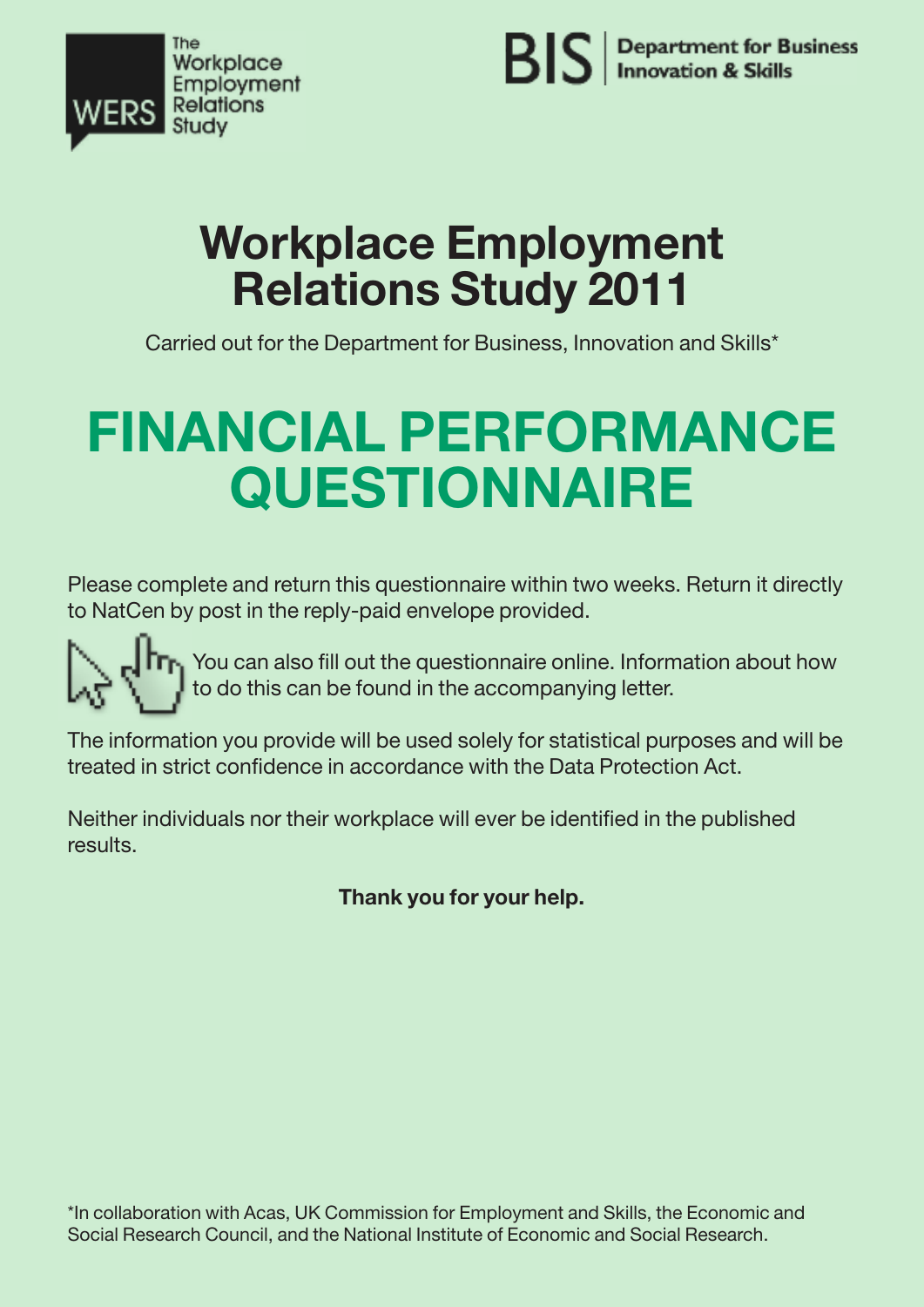| 1                | Where possible, the figures you provide in this questionnaire (for example, about<br>your turnover) should relate only to the workplace address on the accompanying<br>letter. Please let us know whether this is the case by ticking the option that applies<br>to you below.                                                                                      |             |
|------------------|---------------------------------------------------------------------------------------------------------------------------------------------------------------------------------------------------------------------------------------------------------------------------------------------------------------------------------------------------------------------|-------------|
|                  | The figures relate to this workplace only                                                                                                                                                                                                                                                                                                                           |             |
|                  | The figures relate to other workplaces also (please specify)                                                                                                                                                                                                                                                                                                        |             |
|                  |                                                                                                                                                                                                                                                                                                                                                                     |             |
|                  | Number of workplaces covered by this<br>return                                                                                                                                                                                                                                                                                                                      |             |
|                  | Approximate share of turnover accounted<br>for by workplace indicated on<br>%<br>accompanying letter                                                                                                                                                                                                                                                                |             |
| $\boldsymbol{2}$ | Where possible, figures should cover the calendar year 1st January – 31st December<br>2010. Please let us know whether this is the case by ticking the option that applies to<br>you below.                                                                                                                                                                         |             |
|                  | The figures cover 1st January – 31st December 2010                                                                                                                                                                                                                                                                                                                  |             |
|                  | The figures cover another business year (please specify)                                                                                                                                                                                                                                                                                                            |             |
|                  | Month<br>Year<br>Day                                                                                                                                                                                                                                                                                                                                                |             |
|                  | From                                                                                                                                                                                                                                                                                                                                                                |             |
|                  | To                                                                                                                                                                                                                                                                                                                                                                  |             |
|                  | Financial amounts should be rounded up or down to the nearest £1,000, as below.                                                                                                                                                                                                                                                                                     |             |
|                  | For example, if your answer is £576,326,                                                                                                                                                                                                                                                                                                                            |             |
|                  | round this to £576,000 and fill in the boxes as<br>0<br>0<br>indicated:                                                                                                                                                                                                                                                                                             | $\mathbf 0$ |
|                  | If your answer is £672, round this to £1,000 and<br>0<br>0<br>fill in the boxes as indicated:                                                                                                                                                                                                                                                                       | $\mathbf 0$ |
|                  | If your answer is less than £500, write NIL in the<br>N<br>0<br>0<br>boxes as indicated:                                                                                                                                                                                                                                                                            | $\mathbf 0$ |
| 3                | <b>Turnover (excluding VAT)</b><br>What was the total amount received in respect of sales of goods and services during<br>the period stated in question 2? Please give best estimates where you do not have exact<br>data. Financial amounts should be rounded up or down to the nearest $£1,000$ .                                                                 |             |
|                  | Total turnover<br>£<br>$\mathbf 0$<br>0                                                                                                                                                                                                                                                                                                                             | $\mathbf 0$ |
|                  | Exclude: • VAT<br><b>Include: •</b> Sales of goods of own production<br>. Work done on customers' materials<br>• Sales of fixed assets<br>• Income from services provided<br>• Output for own final use<br>• Sales of goods purchased and resold<br>• Grants<br>without further processing, including<br>retail turnover<br>• Progress payments on work in progress |             |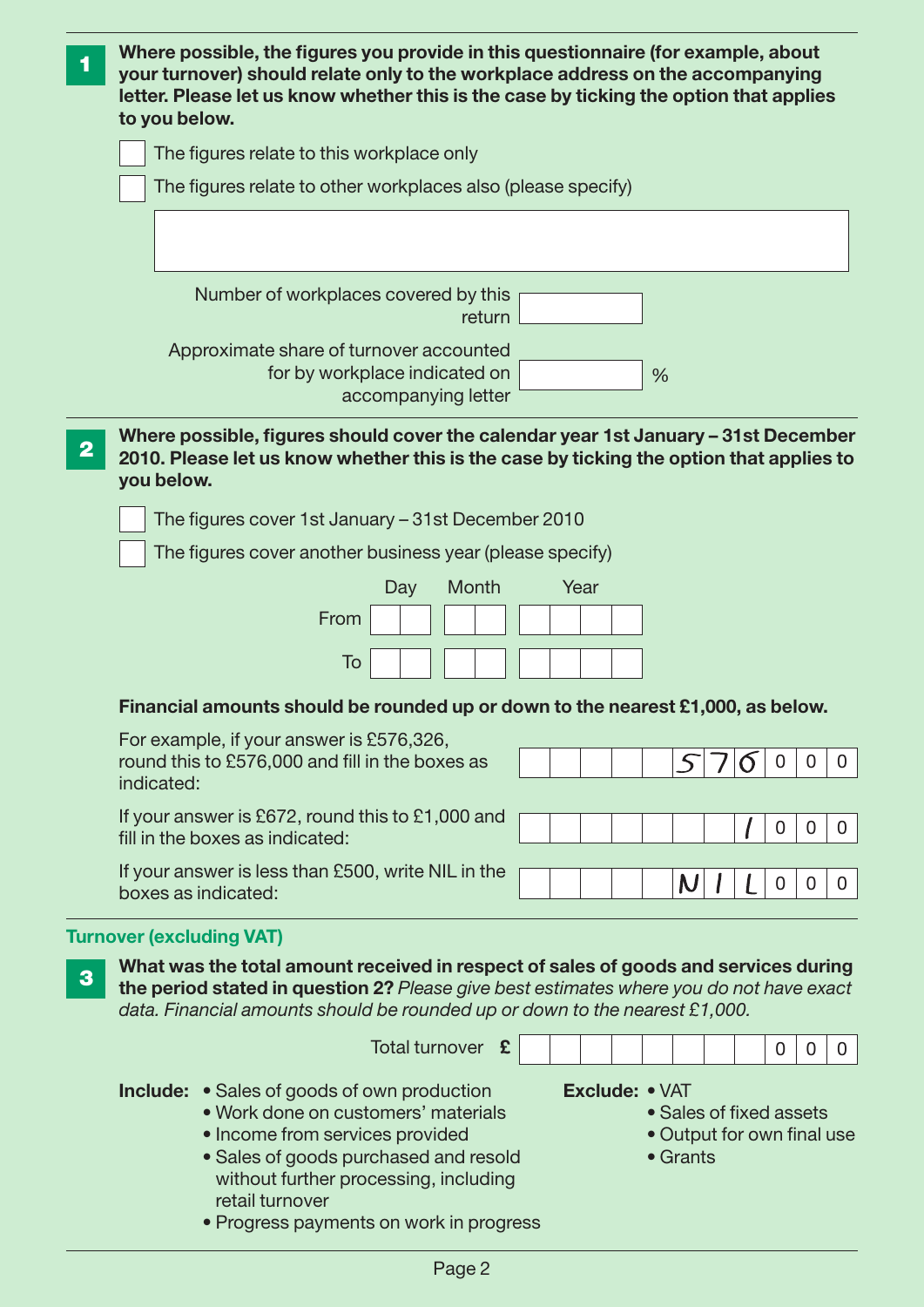|                         | <b>Employment</b>          |                                     |                                                                                                                                                                                                                                                                       |             |  |  |  |  |                |                |             |
|-------------------------|----------------------------|-------------------------------------|-----------------------------------------------------------------------------------------------------------------------------------------------------------------------------------------------------------------------------------------------------------------------|-------------|--|--|--|--|----------------|----------------|-------------|
| 4                       | have exact data.           |                                     | How many employees were employed, on average, over the period? Please give<br>separate figures for those working full-time (30 hours or more per week) and those working<br>part-time (fewer than 30 hours per week). Please give best estimates where you do not     |             |  |  |  |  |                |                |             |
|                         |                            |                                     | Number of full-time employees                                                                                                                                                                                                                                         |             |  |  |  |  |                |                |             |
|                         |                            |                                     | Number of part-time employees                                                                                                                                                                                                                                         |             |  |  |  |  |                |                |             |
|                         |                            | • Freelance staff                   | <b>Include:</b> • Employees on permanent, temporary and fixed-term contracts<br>• Staff hired on a temporary basis from an employment agency                                                                                                                          |             |  |  |  |  |                |                |             |
|                         | <b>Value of assets</b>     |                                     |                                                                                                                                                                                                                                                                       |             |  |  |  |  |                |                |             |
| $\overline{\mathbf{5}}$ |                            | up or down to the nearest $£1,000.$ | What is the approximate value of buildings, machinery and equipment? Please give<br>best estimates where you do not have exact data. Financial amounts should be rounded<br>For owned or rented/leased buildings, please estimate their current market value if sold. |             |  |  |  |  |                |                |             |
|                         |                            |                                     |                                                                                                                                                                                                                                                                       |             |  |  |  |  |                |                |             |
|                         |                            |                                     | Total value of owned buildings                                                                                                                                                                                                                                        | £           |  |  |  |  | 0              | $\overline{0}$ | $\mathbf 0$ |
|                         |                            |                                     | Total value of rented/leased buildings                                                                                                                                                                                                                                | $\mathbf f$ |  |  |  |  | 0              | 0              | 0           |
|                         |                            |                                     | For all other assets, whether owned or rented/leased, please estimate the cost of<br>purchasing equivalent items, not the cost of replacing them with new, improved items.<br>Total value of other owned assets                                                       | £           |  |  |  |  | $\overline{0}$ | 0              | $\mathbf 0$ |
|                         |                            |                                     | Total value of other rented/leased assets                                                                                                                                                                                                                             |             |  |  |  |  | <sup>n</sup>   | <sup>n</sup>   |             |
|                         |                            |                                     | <b>Include: •</b> Motor vehicles and other transport equipment<br>• Computer hardware and software<br>• Other plant, machinery and equipment                                                                                                                          |             |  |  |  |  |                |                |             |
|                         | <b>Capital expenditure</b> |                                     |                                                                                                                                                                                                                                                                       |             |  |  |  |  |                |                |             |
| 6                       | nearest £1,000.            |                                     | What was the total capital expenditure over this period? Please give best estimates<br>where you do not have exact data. Financial amounts should be rounded up or down to the                                                                                        |             |  |  |  |  |                |                |             |
|                         |                            |                                     | Total cost of acquisitions                                                                                                                                                                                                                                            | £           |  |  |  |  | 0              | 0              | 0           |
|                         |                            |                                     | Total proceeds from disposals                                                                                                                                                                                                                                         | £           |  |  |  |  | 0              | 0              | 0           |
|                         |                            | <b>Include: • Building work</b>     | • Purchase or sale of land and buildings<br>• Motor vehicles and other transport equipment<br>• Computer hardware and software<br>• Other plant, machinery and equipment                                                                                              |             |  |  |  |  |                |                |             |
|                         |                            |                                     | <b>Exclude: •</b> Any allowances for depreciation                                                                                                                                                                                                                     |             |  |  |  |  |                |                |             |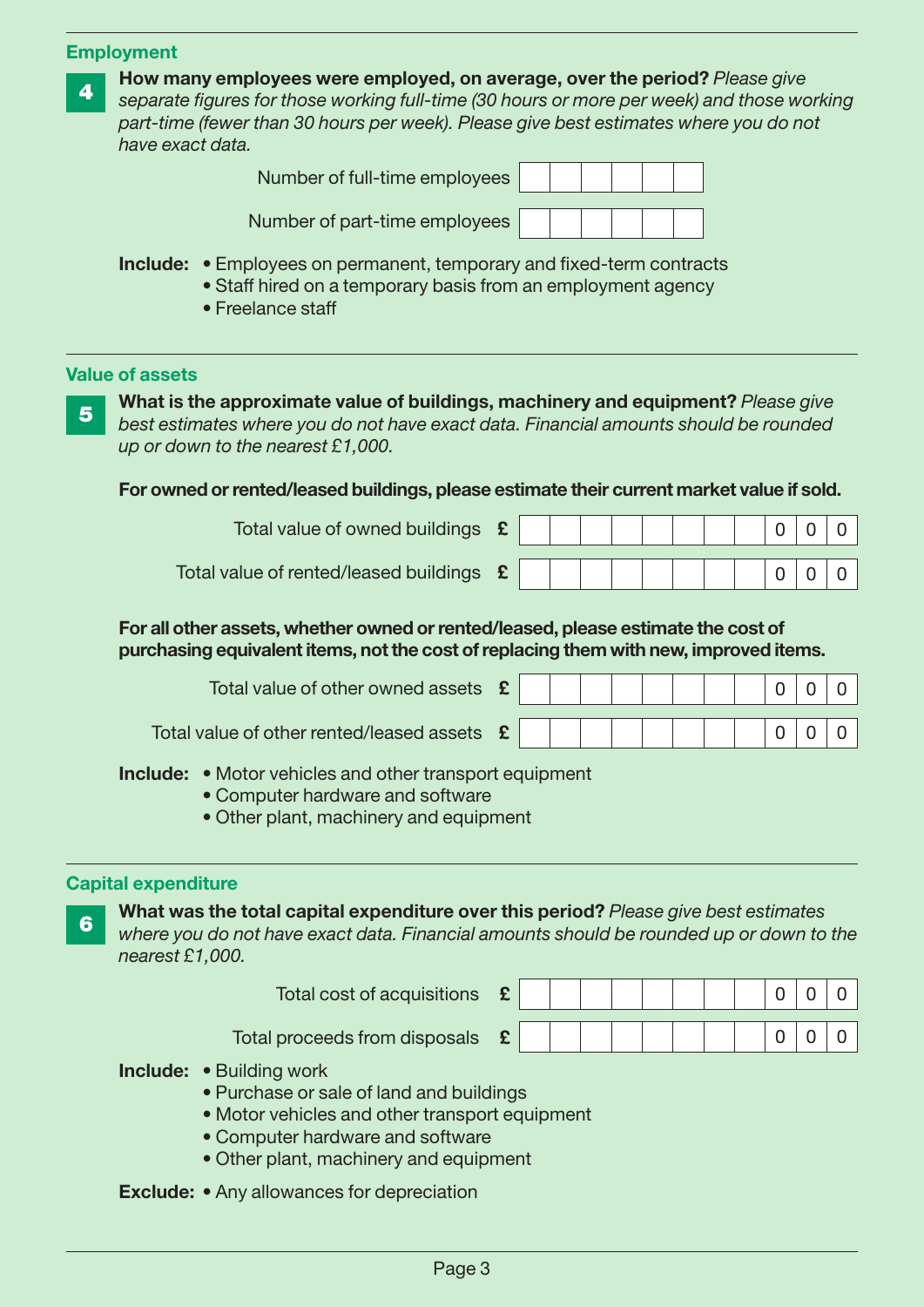## **Purchase of goods, materials and services**

**7**

### **What was the total value of purchases of goods, materials and services over this period?** *Please give best estimates where you do not have exact data. Financial amounts should be rounded up or down to the nearest £1,000.*

|   | SHOULD BE FOUNDED UP OF GOWN TO THE HEAFEST 21,000.                                                                                                                                             |                                                                                                                                                             |  |                          |  |  |  |  |   |          |   |
|---|-------------------------------------------------------------------------------------------------------------------------------------------------------------------------------------------------|-------------------------------------------------------------------------------------------------------------------------------------------------------------|--|--------------------------|--|--|--|--|---|----------|---|
|   |                                                                                                                                                                                                 |                                                                                                                                                             |  | Total purchases £        |  |  |  |  | 0 | $\Omega$ | 0 |
|   | <b>Exclude: •</b> Employment costs                                                                                                                                                              | • Bad debts or depreciation<br>• Interest payments<br>• Amounts paid for capital items<br>• Capitalised building repairs                                    |  |                          |  |  |  |  |   |          |   |
|   | <b>Employment costs</b>                                                                                                                                                                         |                                                                                                                                                             |  |                          |  |  |  |  |   |          |   |
| 8 | What were the total employment costs over this period? Please give best estimates<br>where you do not have exact data. Financial amounts should be rounded up or down to the<br>nearest £1,000. |                                                                                                                                                             |  |                          |  |  |  |  |   |          |   |
|   |                                                                                                                                                                                                 |                                                                                                                                                             |  | Total employment costs £ |  |  |  |  | 0 | 0        | O |
|   | <b>Include:</b> • Gross wages and salaries (in cash or kind)                                                                                                                                    | • Employers' National Insurance contributions<br>• Contributions to pension funds (including lump sum contributions)<br>• Redundancy and severance payments |  |                          |  |  |  |  |   |          |   |
|   | <b>Research and development</b>                                                                                                                                                                 |                                                                                                                                                             |  |                          |  |  |  |  |   |          |   |

*Research and development is creative work undertaken on a systematic basis in order to increase your stock of knowledge, and the use of knowledge to devise new applications.*

| Is any research and development activity carried out at this workplace?<br>Please tick. |
|-----------------------------------------------------------------------------------------|
|                                                                                         |

| les                                                                                                            |  |
|----------------------------------------------------------------------------------------------------------------|--|
| <b>No</b>                                                                                                      |  |
| IF YES: Approximately what percentage of<br>total current expenditure is spent on<br>research and development? |  |

| Is any research and development activity carried out elsewhere in this organisation?<br><b>10</b> Is any resea<br><i>Please tick.</i> |
|---------------------------------------------------------------------------------------------------------------------------------------|
|                                                                                                                                       |

Yes

No

**Thank you for taking the time to complete this questionnaire. Please return it directly to NatCen by post in the reply-paid envelope provided.**